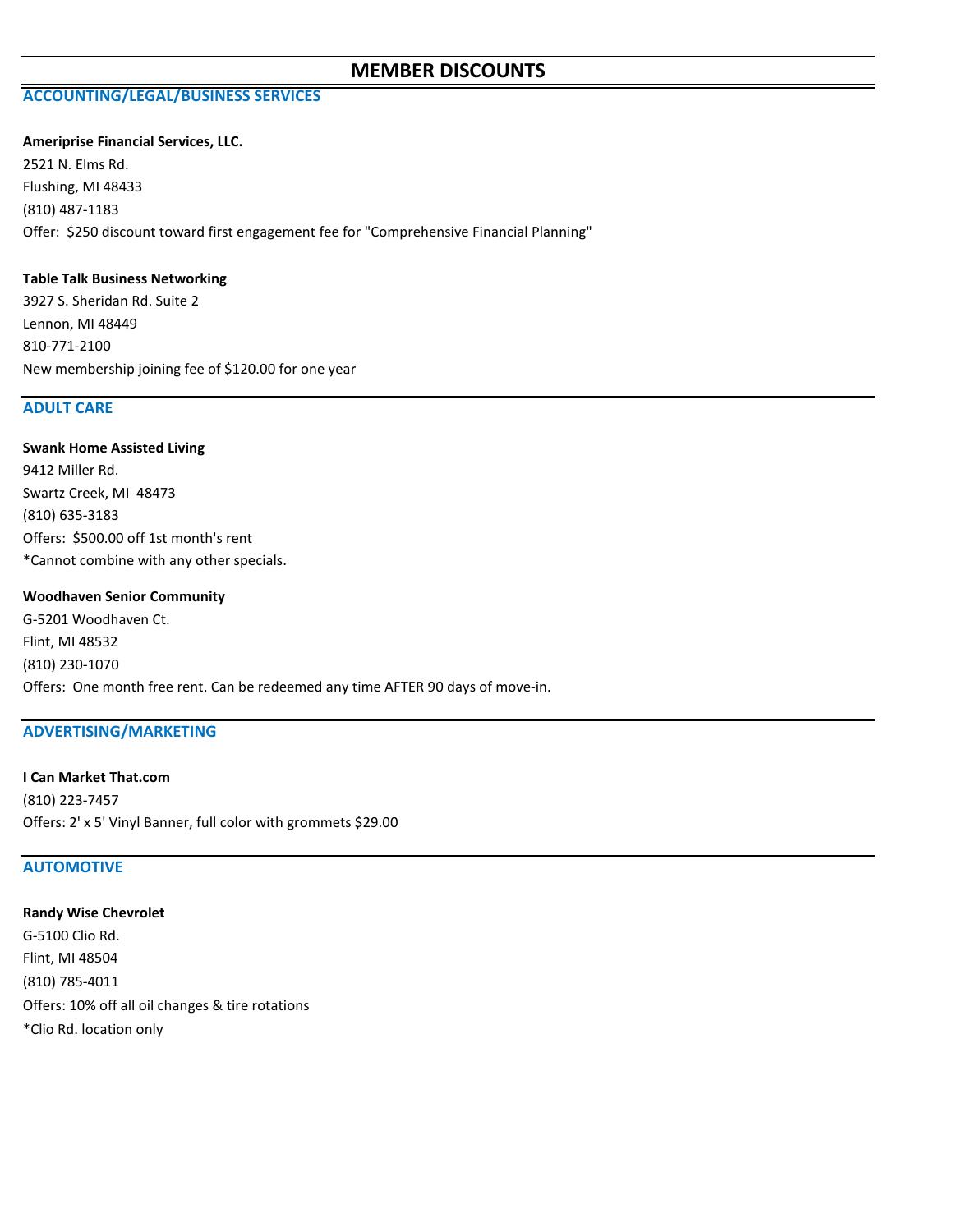## **COMMUNITY ORGANIZATIONS**

### **Polish Legion of American Veterans- Post 8**

G-4323 W. Carpenter Rd. Flint, MI 48504 (810) 732-7010 Offers: \$5 off New Membership (Regular Dues are \$35 a year) \* Post 8 Only

## **CONSTRUCTION/HOME IMPROVEMENT/ENGINEERING**

## **Above All Organic Cleaning Services**

1221 Birchwood Dr. Flushing, MI 48433 (810) 625-0305 Offer: 10% off carpet, tile and upholstery cleaning services for both current Flushing Chamber member business services as well as business employee personal (home) services.

## **Bossman Construction**

6327 W. Coldwater Rd. Flushing, MI 48433 (810) 867-4935 Offer: 10% off any project over \$10,000.00 \* Must be a project done all at one time

## **CleanWell**

288 E. State St., Ste. B Montrose, MI 48457 (810) 535-5656 Offer: 10% off any service. Montrose and Howell locations

### **RainSoft of Northern Michigan**

105 N. Seymour Rd. Flushing, MI 48433 (810) 244-0668 Offers: 10 % off water treatment equipment.

### **Staley's Plumbing Heating & Air Condtioning**

121 N. Cherry St. Flushing, MI 48433 (810) 659-5572 Offers: 10% Discount on In Store purchases & Services \*Does not apply to new equipment sales or contract jobs \*\*Flushing only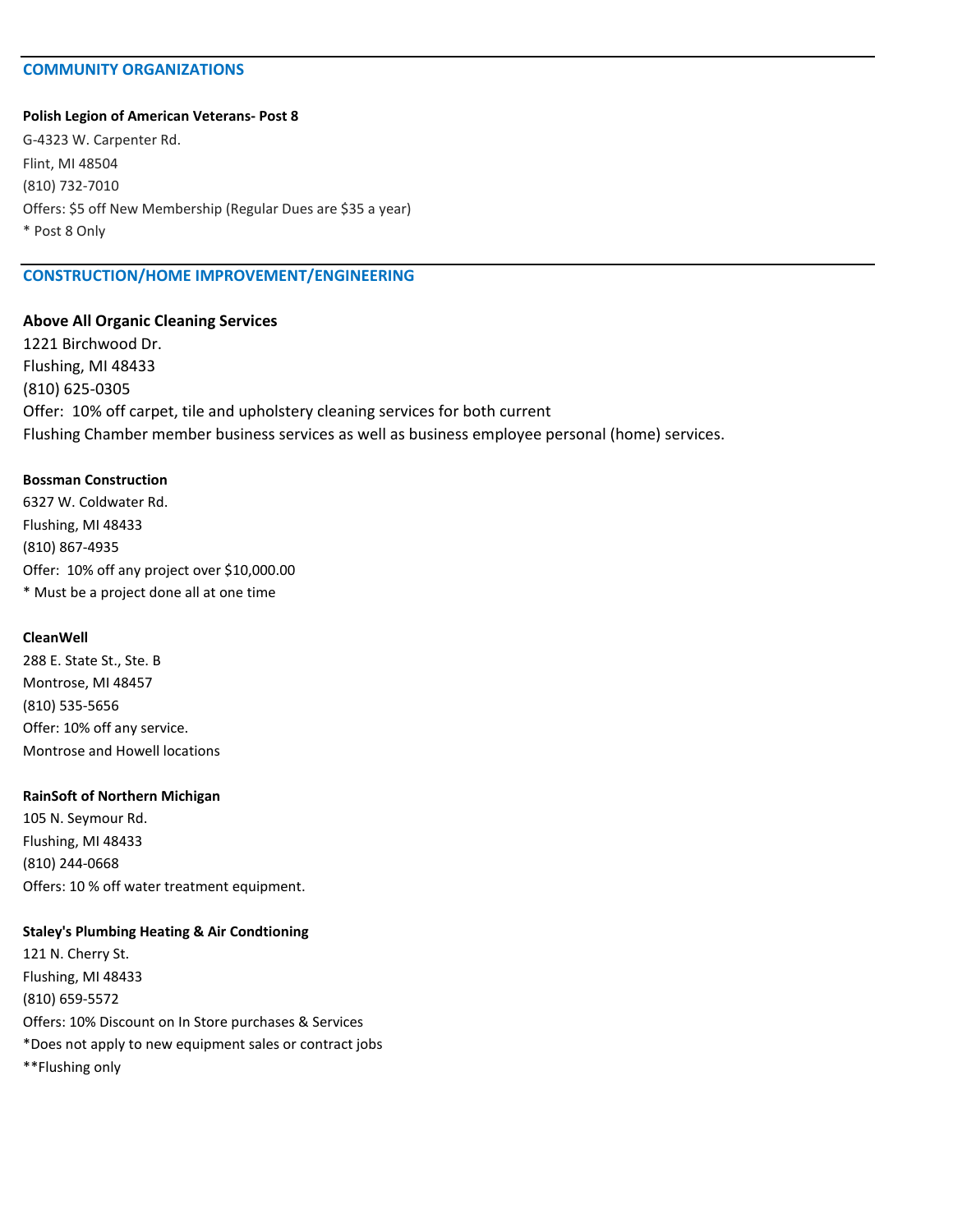## **CONSTRUCTION/HOME IMPROVEMENT/ENGINEERING**

#### **Starline Kitchen & Bath Gallery**

6189 W. Pierson Rd. Flushing, MI 48433 (810) 732-0982 Offer: 5% off Excludes appliances

## **Tri City Construction**

5417 Fenton Rd. Flint, MI 48507 (810) 691-5383 Offer: 10% off any job over \$5,000.00

## **EDUCATION/DAYCARE**

# **Mott Community College** 1401 E. Court St. Flint, MI 48503 (810) 762-0200

Offers: Seniors can take classes for free, if they are a resident paying taxes to Mott Community College \*Can not take core curriculuum classes

## **ENTERTAINMENT/STORAGE/ RENTAL/TENTS/OTHER SERVICES**

#### **Safety Lock Storage**

G-6045 W. Pierson Rd. Ste. 3 Flushing, MI 48433 (810) 732-2288 Offers: Pay 11 months get 12th FREE. 10% discount for seniors and military. \* Must be a current member

## **The Spins**

532 Warren Ave. Flushing, MI 48433 (810) 282-6807 Offer: 20% off FINAL bill \*For the member business or member business sponsored events.

## **FOOD/DINING/SPIRITS**

# **Jet's Pizza** 230 W. Main St. Flushing, MI 48433 (810) 487-0400 Offers: 10% off regular priced menu items \*Flushing location only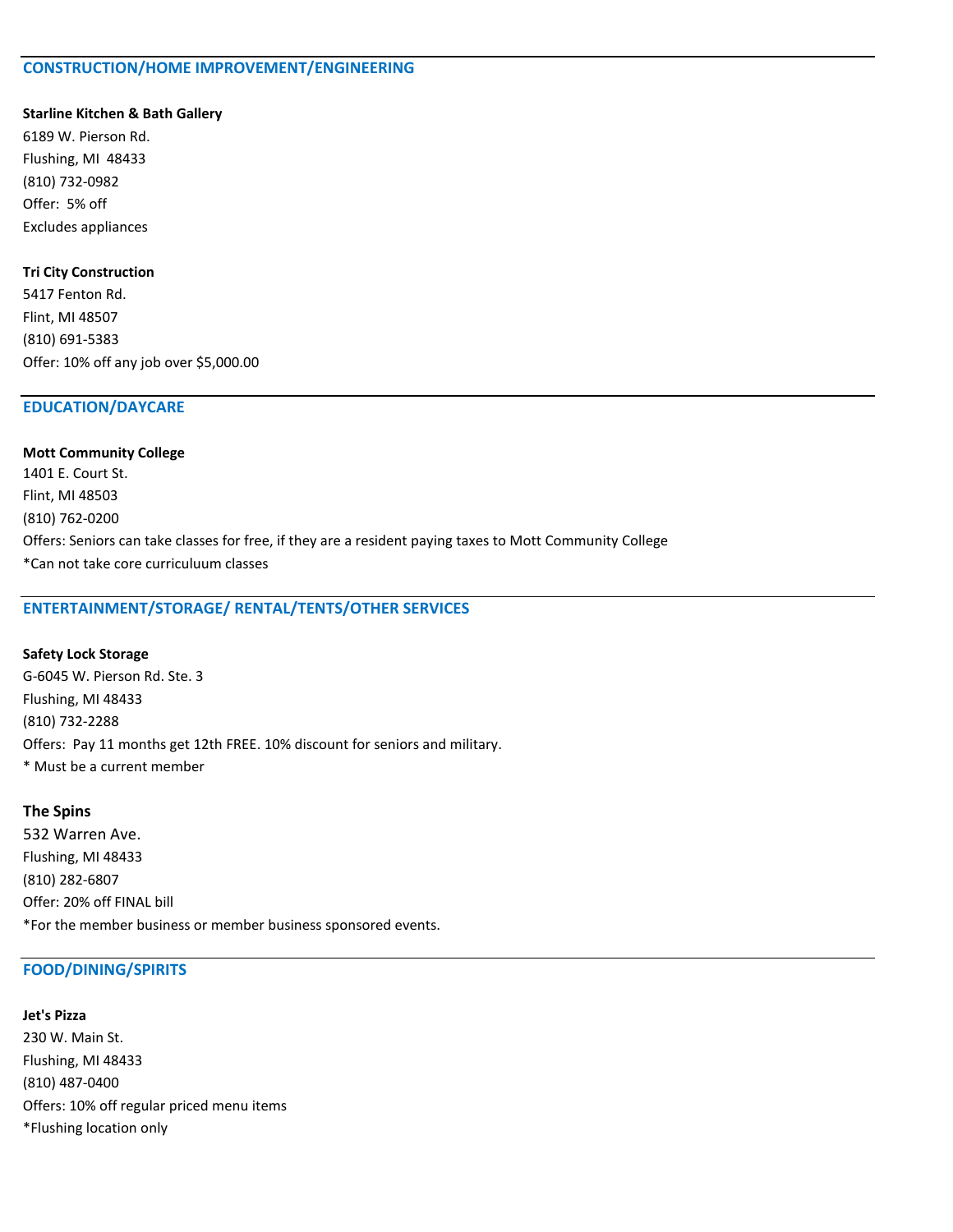## **FOOD/DINING/SPIRITS**

## **Montrose Orchards**

12473 Seymour Rd. Montrose, MI 48457 (810) 639-6971 Offers: 10% off baked good, cider, & fresh fruit.

## **Flushing Valley Golf Club**

1124 E. Main St. Flushing, MI 48433 (810) 487-0792 Offer: 10% off food purchases \*Restaurant only, food only, member to member card must be presented.

#### **Cops & Robbers Ice Cream & Gifts**

323 E. Main St. Flushing, MI 48433 (810) 202-1001 Offers: 10% off all ice cream and gift shop purchases Buy 1 Get 1 Free Mini Golf \*Not to be used with any other offer

### **Roaring 20's Ice Cream Parlour**

301 W. Main St. Flushing, MI 48433 (810) 659-2660 Offer: 10% off total order \*Does not apply to the trailer

### **Teta's Grill Inc.**

6429 W. Pierson Rd. Ste. 13 Flushing, MI 48433 (810) 487-9799 Offers: Members receive 10% off once daily excluding catering or other discounts. \*Limit Can be used once daily only, & Not valid for Trays or Catering Orders.

## **Tropical Smoothie Café**

2103 S. Linden Rd. Flint, MI 48532 (810) 733-2100 Offers: 10% off order. \*Cannot be combined with other discounts or offers. Available at Flint and Fenton locations.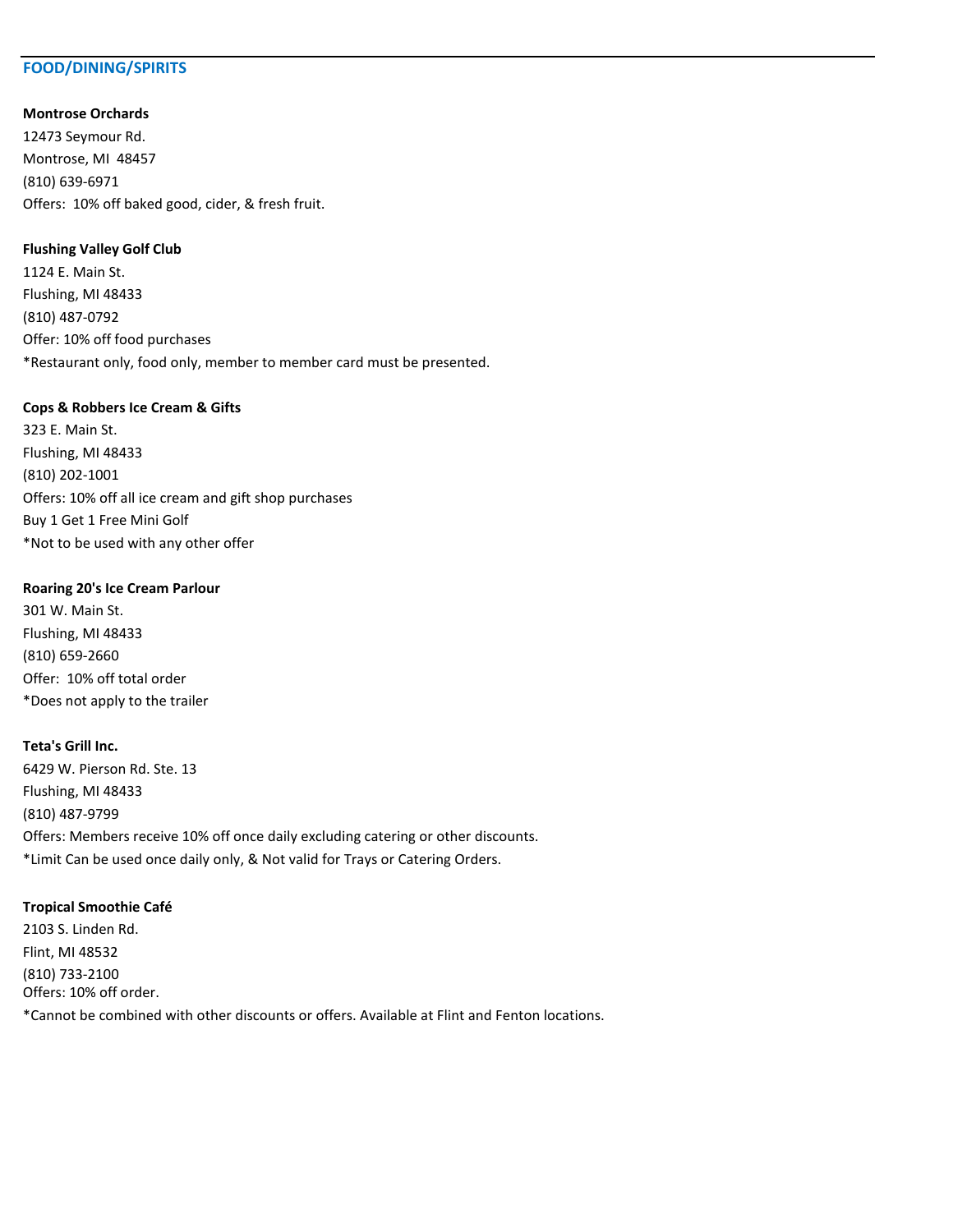## **FUNERAL HOMES**

**Reigle Funeral Home**

5501 W. Pierson Rd. Flushing, MI 48433 (810) 732-1448 10% off service and merchandise

## **HEALTH CARE/REHABILITATION/EMERGENCY**

#### **Alternative Elderly Care**

PO Box 935 Davison, MI 48423 (810) 691-9749 Offers: 10% off first month of service \* Must be a full month

#### **COR Freedom**

1449 E. Pierson Rd., Ste. C Flushing, MI 48433 (810) 213-6377 Free evaluation for any ramp, stairlift, or bathroom remodel.

### **Flushing Family Dentistry**

319 W. Main St. Flushing, MI 48433 (810) 659-7800 10% Member Discount

## **Flushing Optical**

105 S. Cherry St. Flushing, MI 48433 (810) 659-9181 20% Off \*Materials Only

#### **Flushing Vision Source**

1379 Flushing Rd. Flushing, MI 48433 (810) 659-3135 20% exam, frames, and RX lenses \*Not eligible with insurance purchases

## **James K Cantwill D.D.S**

6210 W. Pierson Rd. Flushing, MI 48433 (810) 733-6677 \$100 off our in-house dental program \$75 off any prepaid dental service when not enrolled in our dental care program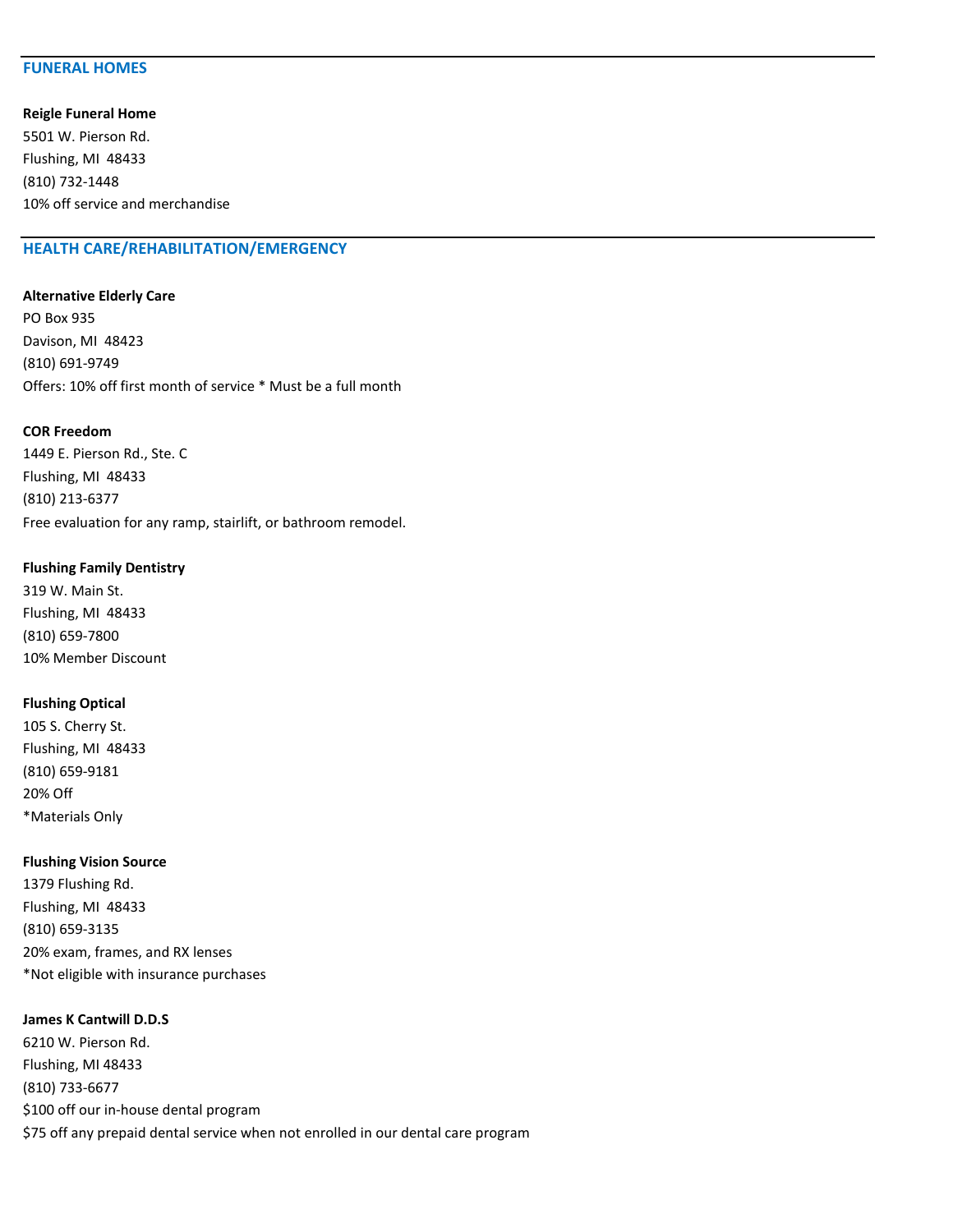## **HEALTH CARE/REHABILITATION/EMERGENCY**

## **Teran Dental Co.**

113 E. Main St Flushing, MI 48433 (810) 659-4561 10% off if paid at the time of service. \*Cannot have previous balance and any prior balance must be paid in full prior to this discount.

### **Primary Prevention Physiotherapy**

209 S. Cherry St. Flushing, MI 48433 (810) 487-9733 Offers: 10% off any service other than physical therapy & Free 15 minute consults

## **INSURANCE**

**Hartland Insurance Agency, Inc.** 6155 W. Pierson Rd. Flushing, MI 48433 (810) 720-0900 Offers: Flushing Area Chamber of Commerce Group Discount \*Available at all locations

## **LANDSCAPING/LAWNCARE/SNOW REMOVAL**

**Elite Lawn & Landscape** PO Box 135 Flushing, MI 48433 (810) 659-4500 Offers: 10% off any chemical application program (fertilizer, pest control, mosquito)

## **LODGING/TRAVEL/TRANSPORTATION**

**M & M Budget Travel** 4181 E. Carpenter Rd. Flint, MI 48506 (810) 877-1814 Offers: \$25 off all Norwegian Caribbean Cruises \*Must be a current Chamber Member

## **PET SERVICES**

**Key - Lore / Pet Rest Gardens** 7185 Gillette Rd. Flushing, MI 48433 (810) 659-5951 Offers: 10% off any services \*Not to be combined with any other offer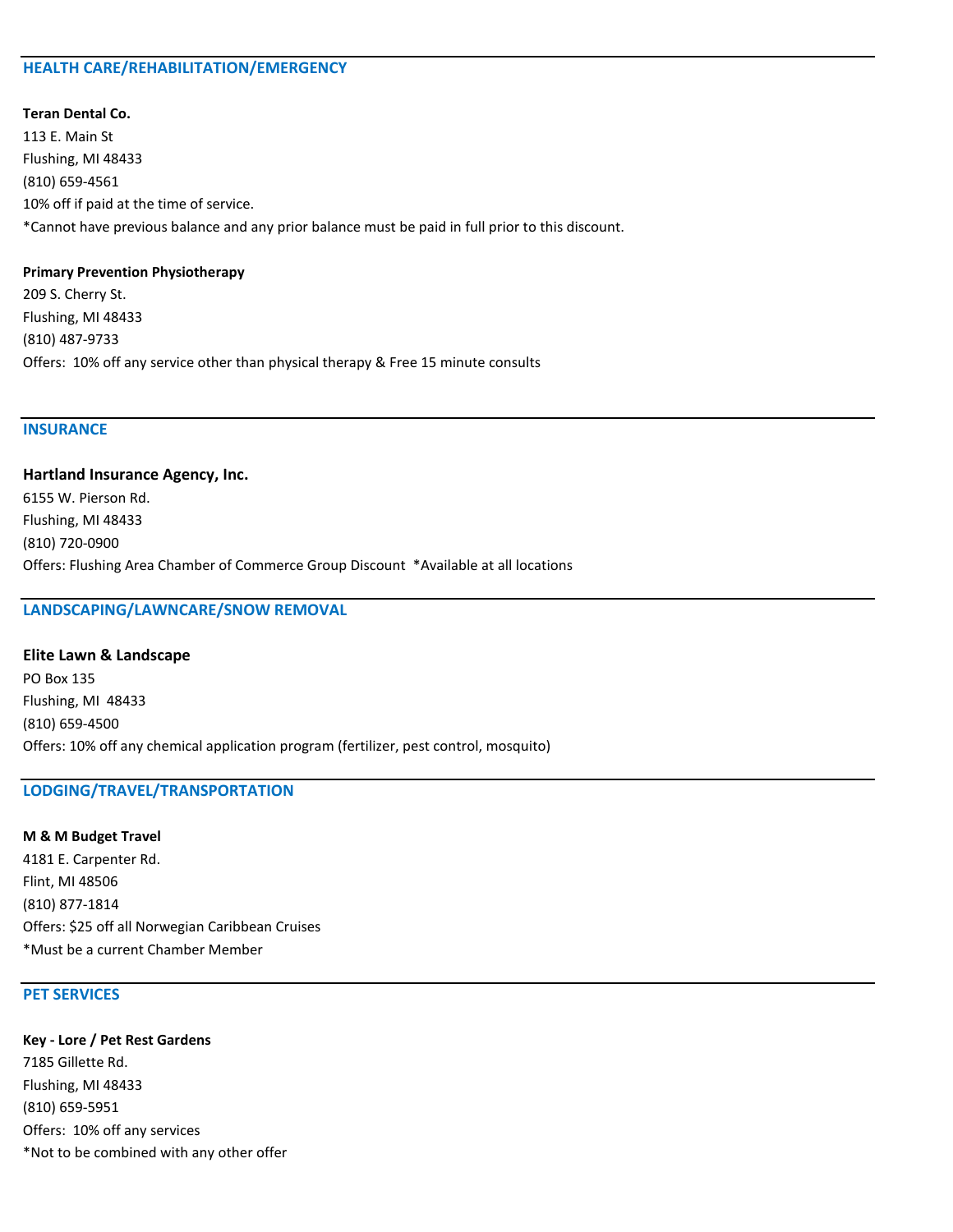## **REAL ESTATE/LEASING/APARTMENTS**

#### **Berkshire Hathaway Home Services Michigan Real Estate - Carolyn McQuigg**

2349 N. Seymour Rd. Flushing, MI 48433 (810) 691-7344 Offer: Free Home Makret Analysis to determine the selling value of your home.

## **Ham Group Realty / Ham Commercial**

124 E. Main St. Flushing, MI 48433 (810) 659-6569 Offers: Complimentary Market Evaluation by a Ham Group Realty professional. \*Available at the Flushing & Ann Arbor locations.

## **RETAIL**

**Batteries Plus Bulbs- Burton** 2450 S. Center Rd Burton, MI 48519 (810) 744-4140 Offers: 10% discount at retail store front for members and their employees. \* Mention at time of purchase.

#### **Downtown Designs**

108 E. Main St. Flushing, MI 48433 (810) 867-4255 Offer: 15% off in-stock merchandise for chamber members.

#### **Hansen's Quik Stop/Valero**

441 W. Main St. Flushing, MI 48433 (810) 487-0602 Offer: \$.03 off for cash or Valero credit card \*Please see cashier at Flushing store to apply for credit card. Also available at our other locations.

#### **Just Julie's**

117 E. Main St. Flushing, MI 48433 (810) 659-2987 Offers: 20% Discount \*Not valid with any other offers \*In store merchandise only